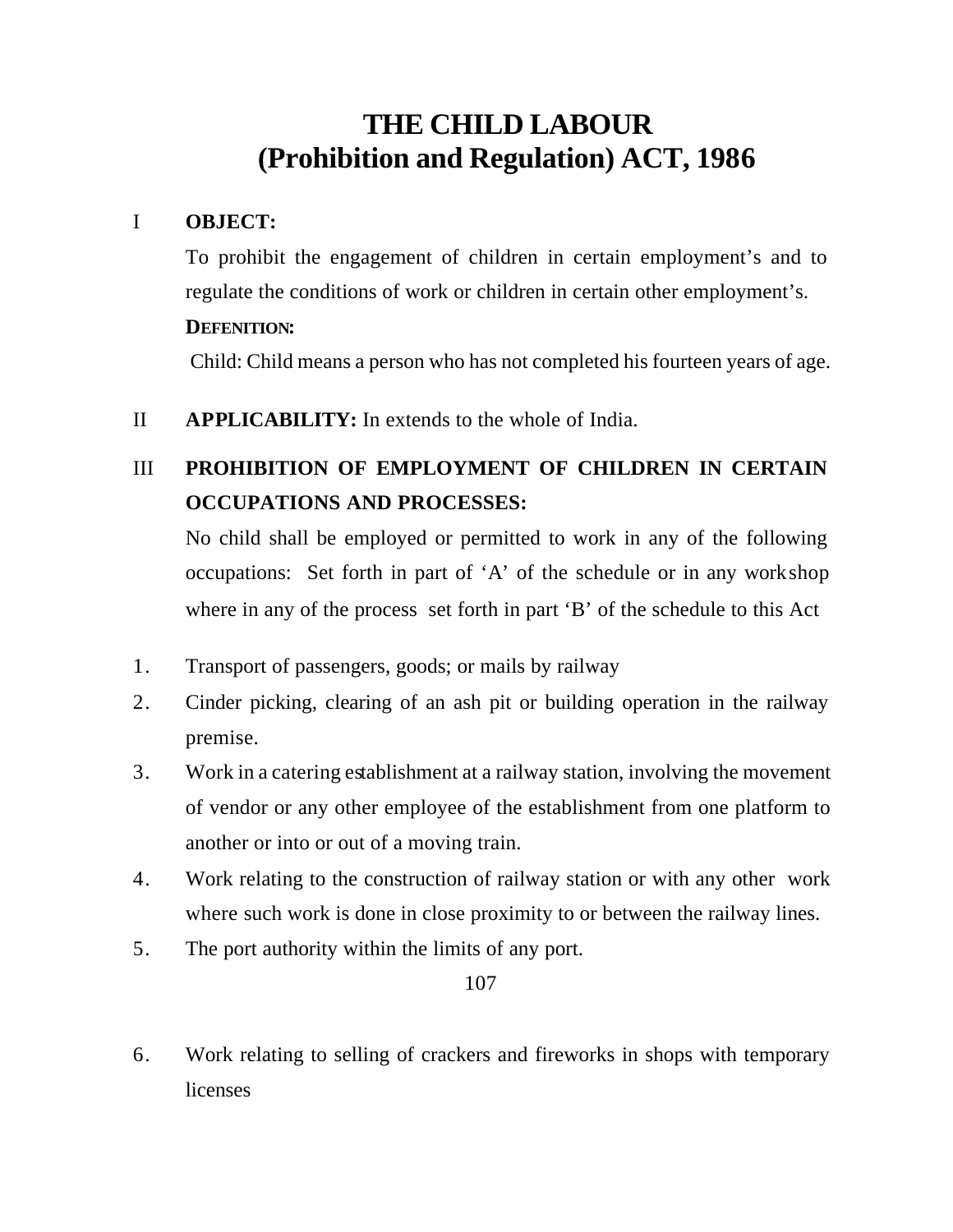- 7. Abattoirs/slaughter Houses
- 8. Automobile workshops and garages.
- 9. Founderies
- 10. Handling of taxies or inflammable substance or explosives
- 11. Handlom and powerloom industry
- 12. Mines (Under ground and under water) and collieries
- 13. Plastic units and Fiber glass workship

## *OR*

*In any workshop wherein any of the following processes is carried on.*

- 1 Beedi making
- 2 Carpet Weaving
- 3 Cement manufacture including  $t_{106}$  cement.
- 4 Cloth printing, deying and weaving.
- 5 Manufacture of matches, explosive and fire works.
- 6 Mica cutting and splitting.
- 7 Shellac manufacture
- 8 Soap manufacture
- 9 Tanning.
- 10 Wool cleaning
- 11 Building and construction industry
- 12 Manufacture of slate pencils (including packing)
- 13 Manufacture of products of agate
- 14 Manufacturing processes using toxic metals and substances such as lead, mercury, manganese, chromium, cadmium, benzene, pesticides and asbestos (Section-3)

#### 108

- 15 All Hazardous prossess an defined in section 2(cb) and dangerous operations as notified in ruler made under section 87 of the factories Act 1948
- 16 Printing (as defined in section 2(k) of the factories Act 1948
- 17 Cashew and cashew nut descaling and processing
- 18 Soldering process in electronic industries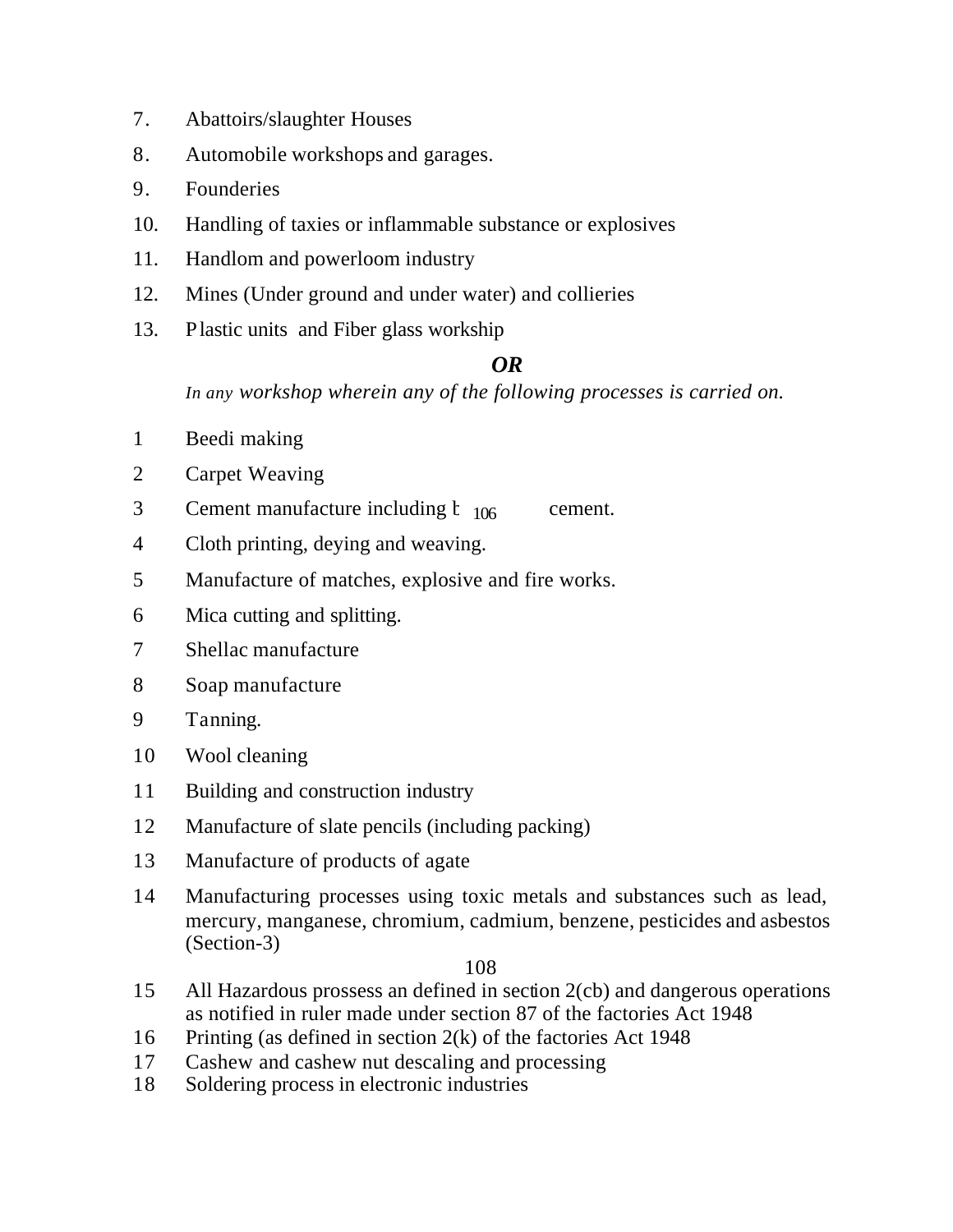- Agarbathi manufacturing
- Automobile repairs and maintenance (namely welding lather work , dent beating and printing)
- Brick kilns and Roof files units
- Cotton ginning and processing and production of hosiery goods
- Detergent manufacturing
- Fabrication workshop (ferrous and non-ferrous)
- Gem cutting and polishing
- Handling of chromites and manganies ores
- Jute textile manufacture and of coir making
- Lime kilns and manufacture of lime
- Lock making
- Manufacturing process having exposure to lead such as primary and secondary smelting, welding etc. ( See item 30 of part B process)
- Manufacture of glass, glass ware including bangles fluorescent tubes bulbs and other similar glass products
- Manufacturing of cement pipes, cement products, and other related work.
- Manufacture of dyes and dye stuff
- Manufacturing or handling of pesticides and insecticides
- Manufacturing or processing and handling of corrosive and toxic substances, metal cleaning and photo enlarging and soldering processes in electronic industry
- Manufacturing of burning coal and coal briquette
- Manufacturing of sports goods involving to synthetic materials, chemicals and leather
- Moulding and processing of fiberglass and plastics
- Oil expelling and refinery
- Paper making
- Potteries and ceramic industry
- Polishing, moulding, cutting welding and manufacture of brass goods in all forms.
- Process in agriculture where tractors, threshing and harvesting machines are used and chabt cutting
- Saw mill all process
- Sericulture processing
- Skinning dyeing and process for manufacturing of leather and leather products

#### 

- Stone breaking and stone crushing
- Tobacco processing including manufacturing of tobacco, tobacco paste and handling of tobacco in any form
- Tyre making repairing, re-trading and graphite beneficiation
- Utensils making polishing and metal buffing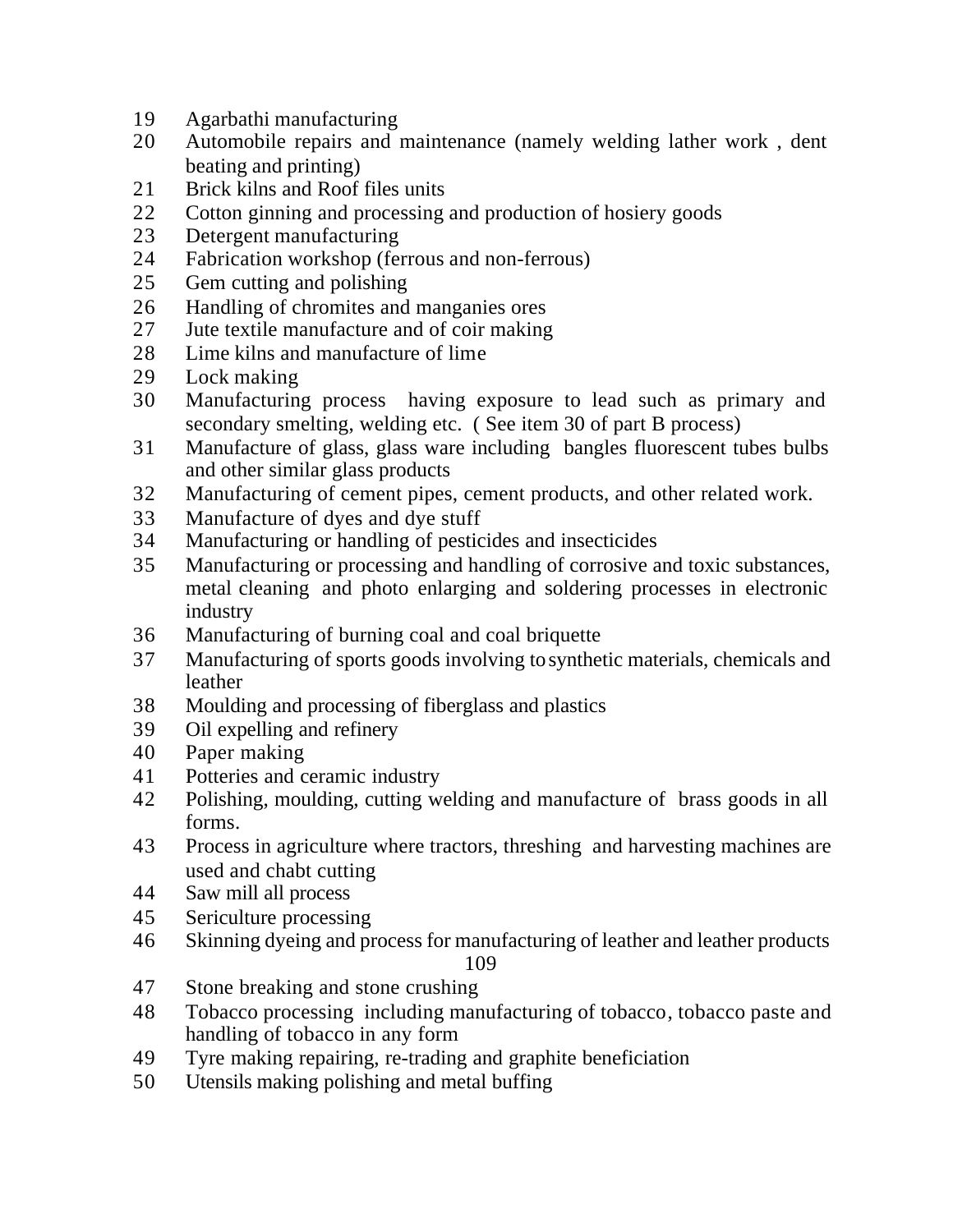51 Zari Making (all process)

52

#### IV **CHILD LABOUR TECHNICAL ADVISORY COMMITTEE:**

The central government may by notification constitute a child Labour technical advisory committee to advise the central govt. for the purpose of addition of occupations to the schedule of the Act. (Section-5).

#### V **HOURS AND PERIOD OF WORK:**

No child shall be required or permitted to work in any establishment in excess of number of hours prescribed (Section-7) In Kerala the working hours in limited to four and half hours in a day. (Rule -3).

The period of work on each day shall not exceed three hours and no child shall work for more than three hours before he has had an interval for rest for at least one hour. No child shall be permitted or required to work between 7 P.m. and 8 a.m.

No child shall be required or permitted to work overtime. (Section-7).

#### VI **WEEKLY HOLIDAY:**

Every child shall be allowed in each week a holiday of one whole day. (Section-8).

#### VII **NOTICE TO INSPECTOR:**

Every occupier shall within 30 days send a written notice in Form-A to the inspector within whose local limits the establishment is situated. (Section-8 read with Rule-4).

110

#### VIII **DISPUTES AS TO AGE:**

If any question arises between an inspector and an occupier as to the age of any child, in the absence of a certificate in Form-C as to the age of such child granted by the prescribed medical authority, be referred by the inspector for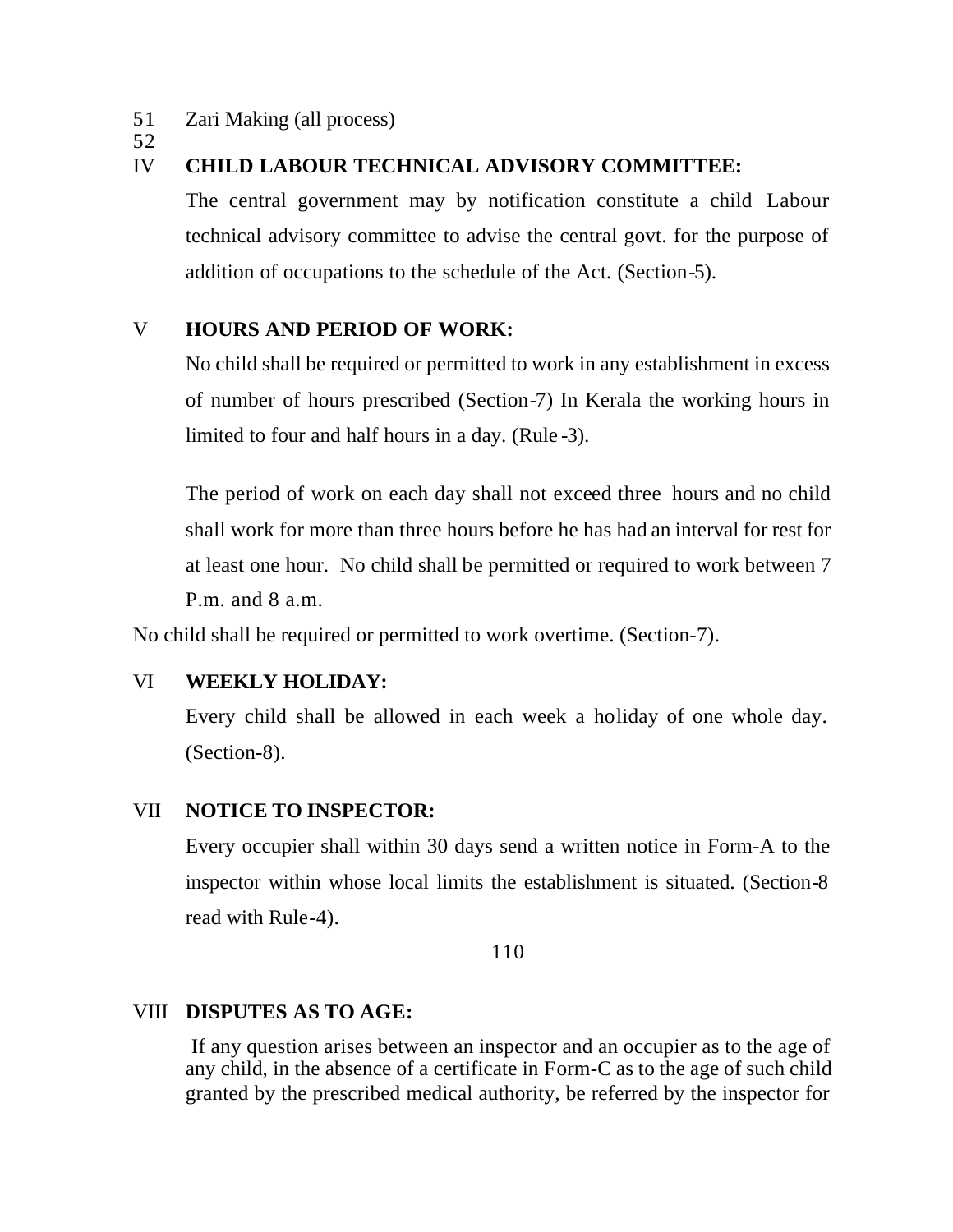decision to the prescribed medical authority. ( A govt. medical officer not below the rank of an Assistant surgeon of a district or on officers having equivalent rank in ESI Dispensaries or hospitals (Section-10 read with Rule - 16)

#### Ix **REGISTERS:**

Every occupier of an establishment shall maintain a register in respect of children employed or permitted to work at the establishment in F orm-B. (Sect. II read with Rule-15)

#### X **DISPLAY OF NOTICE:**

Every occupier shall display in the establishment the abstract of section-3 and 14 in form-D of the Act (Section 12 read with Rule -17)

#### X1 **PENALITIES:**

Violations under Section-3 shall be punishable with imprisonment which shall not be less than three months which may extend to one year or with fine which shall not be less than ten thousand rupees but which may extend to twenty thousand rupees or with both. Continuing offence under section (3)

shall be punishable with imprisonment for a term which shall not be less than six months but which may extend to two years.

Any other violations under the Act shall be punishable with simple imprisonment, which may extend to one month or with fine, which may extend to ten thousand rupees or with both.

#### 111

#### X11 **WHO CAN FILE PROSPECUTIONS:**

- 1. Any person
- 2. Police Officer